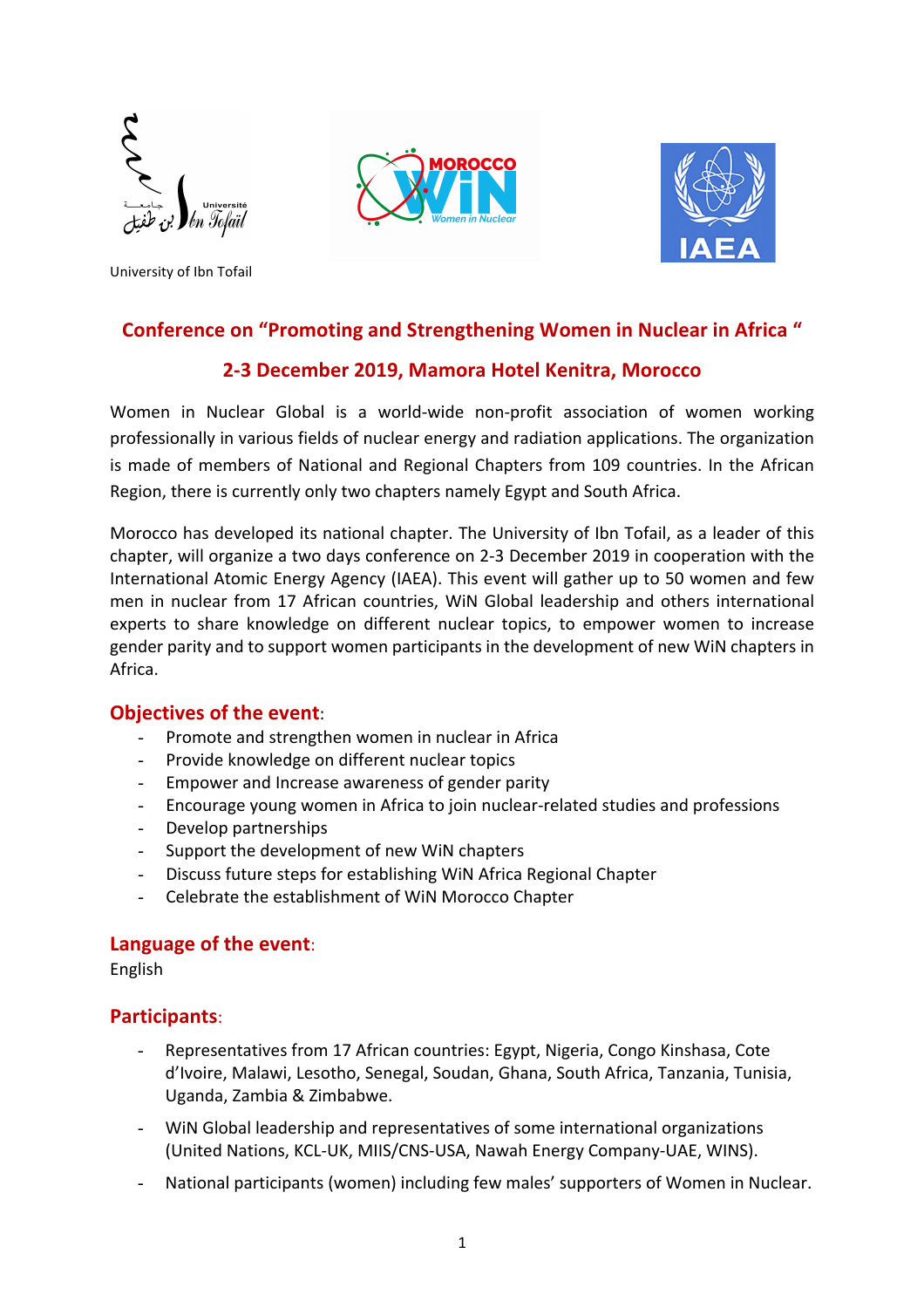## **Contact Point:**

Prof. Oum Keltoum Hakam, University of Ibn Tofail, Morocco. Email: oumkeltoum.hakam@uit.ac.ma

## **Agenda**

# **Arrival of participants: Sunday, 01 December 2019**

19:00 - 21:00: Dinner Reception and networking

## Day 1: Monday, 02 December 2019

| $08:00 - 09:00$ | Registration                                          |                                                                                                                                                                                                                                                                                                |  |  |  |
|-----------------|-------------------------------------------------------|------------------------------------------------------------------------------------------------------------------------------------------------------------------------------------------------------------------------------------------------------------------------------------------------|--|--|--|
| $09:00 - 09:30$ | Opening session                                       |                                                                                                                                                                                                                                                                                                |  |  |  |
| $09:30 - 10:00$ | Group Photo and Ceremony of WiN Morocco establishment |                                                                                                                                                                                                                                                                                                |  |  |  |
| $10:00 - 10:45$ | Experts, France                                       | Keynote lecture: UN 1540 Resolution<br>Speaker: Mr Raphael Prenat, Coordinator of UN 1540 Group of                                                                                                                                                                                             |  |  |  |
| $10:45 - 11:45$ | Moderator:<br>Panelists:                              | <b>Panel 1: Nuclear Applications</b><br>Gabi Voigt, WiN Global President, Germany<br>Amina Haddam, Nuclear Medicine Centre-Marrakech-<br>Morocco<br><b>Magatte Diagne</b> , University Hospital Dakar, Senegal<br>Mary Boadu, GAEC, Ghana<br>Sofia Janatni, COMEND, Morocco                    |  |  |  |
| $11:45 - 13:00$ | Moderator:<br>Panelists:                              | Panel 2: Nuclear Safety, Security, Non-proliferation &<br><b>Emergency Preparedness and Response</b><br>Mr Raphael Prenat, Coordinator of UN 1540 GoE<br>Rhonda Evans, WINS, Australia<br>Khadija Bendam, CNESTEN, Morocco<br>Margarita Kalinina-Pohl, CNS/MIIS, USA<br>Zenobia Homan, KCL, UK |  |  |  |

13:00 – 14:30 *Lunch break*